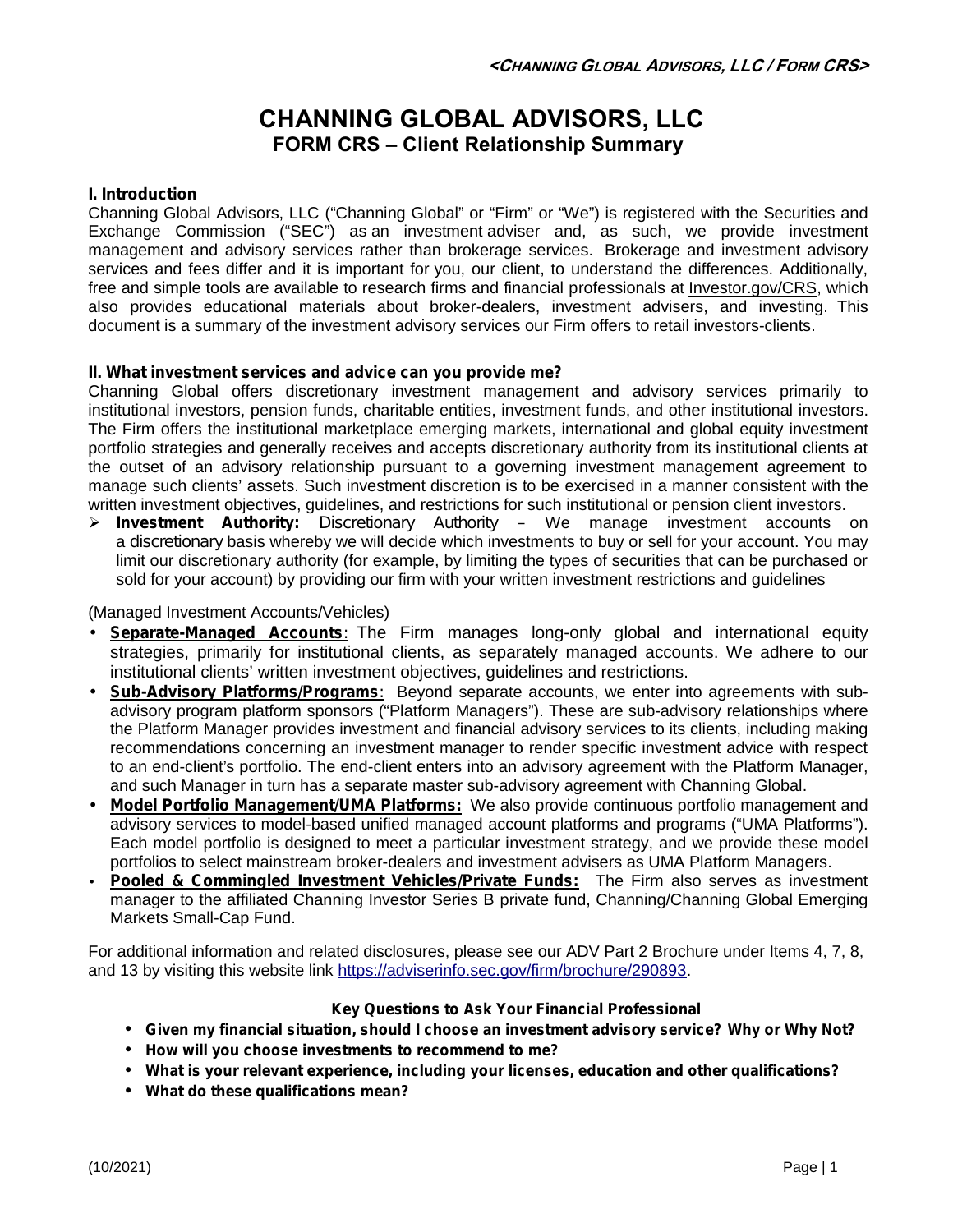## **III. What fees will I pay?**

The Firm provides investment management and advisory services for a fee, and our standard advisory fees are based on a percentage of assets under our management (asset-based fees). Such fees are calculated based on the market value of your account at quarter end and are generally payable quarterly in arrears as per the governing investment management or advisory agreement.

 **Asset Based Fees –** The Firm generally charges fees based on a percentage of assets under management ranging between 40 bps to 75 bps as negotiated with our institutional clients. Since the fees we receive are asset-based (i.e. based on the value of your account), we have an incentive to increase your account value which can create a conflict. If you retain or use a third-party adviser, financial professional and/or platform manager/sponsor, they charge you fees in addition to our fees.

#### *You will pay fees and costs whether you make or lose money on your investments. Fees and costs will reduce any amount of money you make on your investments over time. Please make sure you understand what fees and costs you are paying.*

For detailed information, please see our ADV Part 2A Brochure under Items 5 and 6 on the SEC's website link https://adviserinfo.sec.gov/firm/brochure/290893.

#### **Key Questions to Ask Your Financial Professional**

 **Help me understand how these fees and costs might affect my investments. If I give you \$10,000 to invest, how much will go to fees and costs, and how much will be invested for me?**

#### **IV. What are your legal obligations to me when acting as my investment adviser? How else does your firm make money and what conflicts of interest do you have?**

When we act as your investment adviser**,** we have to act in your best interest and not put our interest ahead of yours. At the same time, the way we make money creates some conflicts with your interests. You should understand and ask us about these conflicts because they can affect the investment advice we provide you. For detailed information regarding such conflicts of interest, please see our ADV Part 2 Brochure under Items 10, 11 and 12 on the SEC's website link https://adviserinfo.sec.gov/firm/brochure/290893.

## **Key Questions to Ask Your Financial Professional**

## **How might your conflicts of interest affect me, and how will you address them?**

## **V. How do your financial professionals make money?**

Please consult your program sponsor or its investment representatives to find out how the financial professionals who advise you about our Firm's products and services make money.

We pay our investment team members who manage your account a base salary and annual bonus. Certain investment team members also typically participate in profits interest and other firm incentive plans that seek to align the interests of our investment team members with the success of our clients and the firm. Because our revenue is derived from asset-based fees, we have an incentive to grow your account as much as possible.

## **VI. Do you or your financial professionals have legal or disciplinary history?**

Yes our Firm has disciplinary information only related to our parent company advisory affiliate. Neither Channing Global nor its financial professionals currently have any legal or disciplinary disclosures. Please visit Investor.gov/CRS for a free and simple research tool to research us and our financial professionals.

## **Key Questions to Ask Your Financial Professional**

**As a financial professional, do you have any disciplinary history? For what type of conduct?**